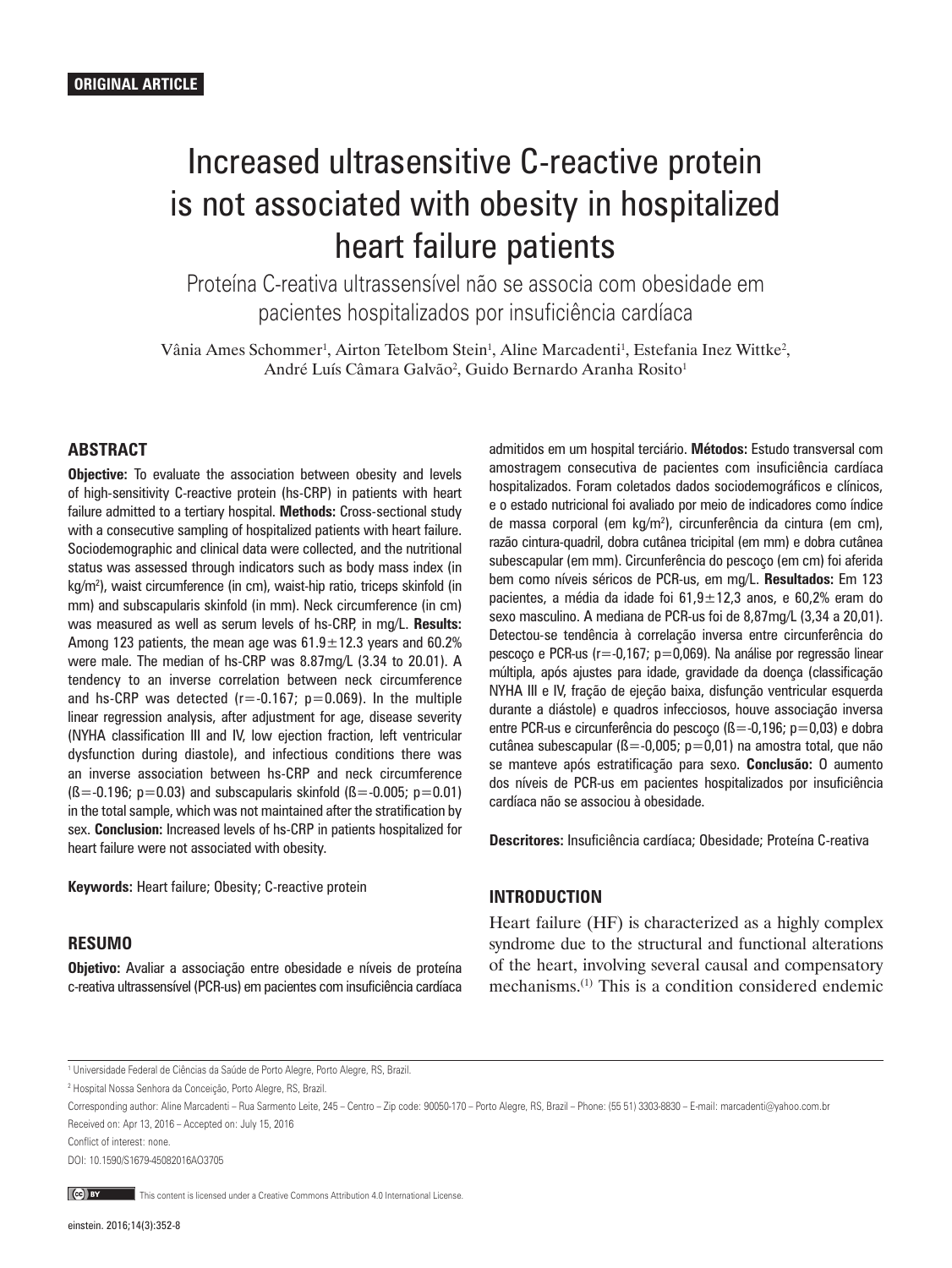in developing countries, such as Brazil, and it is a frequent cause of death and admissions to hospital.(2)

Among the possible factors associated with the genesis of HF, obesity stands out. $(3)$  Nevertheless, it is suggested that patients diagnosed with HF and with excess weight have greater survival when compared to normal-weight patients diagnosed with the disease, as per the body mass index  $(BMI)$ .<sup>(4)</sup> The adipose tissue, present in an excessive amount in obese individuals, is an endocrine organ, which is involved in the regulation of physiological and pathological mechanisms (including inflammatory processes), $(5)$  in which acute phase protein concentrations, as well as that of pro-inflammatory cytokines, are elevated.<sup>(6)</sup>

C-reactive protein CRP is an amply studied acute phase inflammatory mediator of cardiovascular diseases $(7)$ and is considered an unspecific marker of systemic inflammation.(8) High-sensitivity CRP (hs-CRP) has prognostic value for ischemic cardiopathy and HF.(9,10) High levels of hs-CRP in patients with HF are associated with increased morbidity and mortality in cases of ischemic and non-ischemic etiology.(11)

Both neurohumoral and inflammatory activations are considered important mechanisms for the progression of HF. Patients with HF and high levels of hs-CRP were twice as likely to be readmitted to hospital and die, when compared to individuals with lower levels of  $hs-CRP<sub>(11)</sub>$ 

#### **OBJECTIVE**

To evaluate the association between central and general obesity indicators and levels of high-sensitivity C-reactive protein among patients with heart failure admitted to a tertiary care hospital.

#### **METHODS**

This is a cross-sectional analysis of the baseline of a cohort study which consecutively enrolled patients admitted due to HF at the Cardiology Service of the *Hospital Nossa Senhora da Conceição* (HNSC) in the city of Porto Alegre (RS).

The inclusion criteria were New York Heart Association  $(NYHA)$  class I-IV history of  $HF<sub>1</sub><sup>(12)</sup>$  systolic and diastolic HF; age between 20 and 85 years; absence of history or clinical evidence of severe complications related to HF over the previous 30 days; patients who resided in the metropolitan region of Porto Alegre, and who agreed to participate in the study. The exclusion criteria were situations that precluded anthropometric evaluation (amputation of limbs or sequelae from a stroke), and unwillingness to participate in the study.

The initial clinical evaluation was done by physicians and medical students trained and with the supervision of cardiologists. Training was given during the pilot study, in which the students applied the questionnaire to hospitalized patients, with characteristics similar to those who were, in fact, enrolled in the study.

The variables studied consisted of clinical and sociodemographic data and issues relative to smoking and alcohol consumption, besides anthropometric evaluations done by equally trained dieticians and nutrition students. Associated morbidities were identified from the patient's past history; prior medical diagnoses were recorded: type 2 *diabetes mellitus*, systemic arterial hypertension, chronic renal failure, anemia, and dyslipidemia.

Data on inflammatory conditions among the patients were collected by a physician from the organization, considering the following inflammatory diseases: chronic obstructive pulmonary disease exacerbated during hospitalization, pneumonia, rheumatic diseases, autoimmune diseases, urinary tract disease, and sepsis. The levels of hs-CRP were evaluated according to the protocol of the HNSC clinical analyses laboratory, based on the nephelometry method.(13)

Weight was checked by means of a digital scale, with the patient wearing light clothing and no shoes. In cases of volemic alterations confirmed by means of a physical examination (presence of edema), the patient's weight was verified after treatment for this condition, and if there was residual edema, a formula for an estimate of body weight adjusted for edema was used.<sup>(14)</sup> Height was checked with the help of a fixed stadiometer and the BMI was calculated; for classification of overweight and obese, the cutoff points were  $\geq$ 25kg/m<sup>2</sup> and  $\geq$ 30kg/m<sup>2</sup>, respectively.(15)

With an inelastic tape measure, the following measurements in centimeters were made: waist circumference (WC), considering the minimum circumference between the ribs and the pelvis; hip circumference (HC), with the maximum circumference in the hip region; and neck circumference (NC), at the midpoint of the neck. Abdominal obesity was defined as a value of WC ≥102cm for men and ≥88cm for women,<sup>(16)</sup> and the waist-hip ratio (WHR)  $>0.95$  for men and  $>0.85$  for women.<sup>(17)</sup>

Checking of the tricipital skin fold (TSF) was done with the patient standing or sitting, with the nondominant arm freely extended along the body; the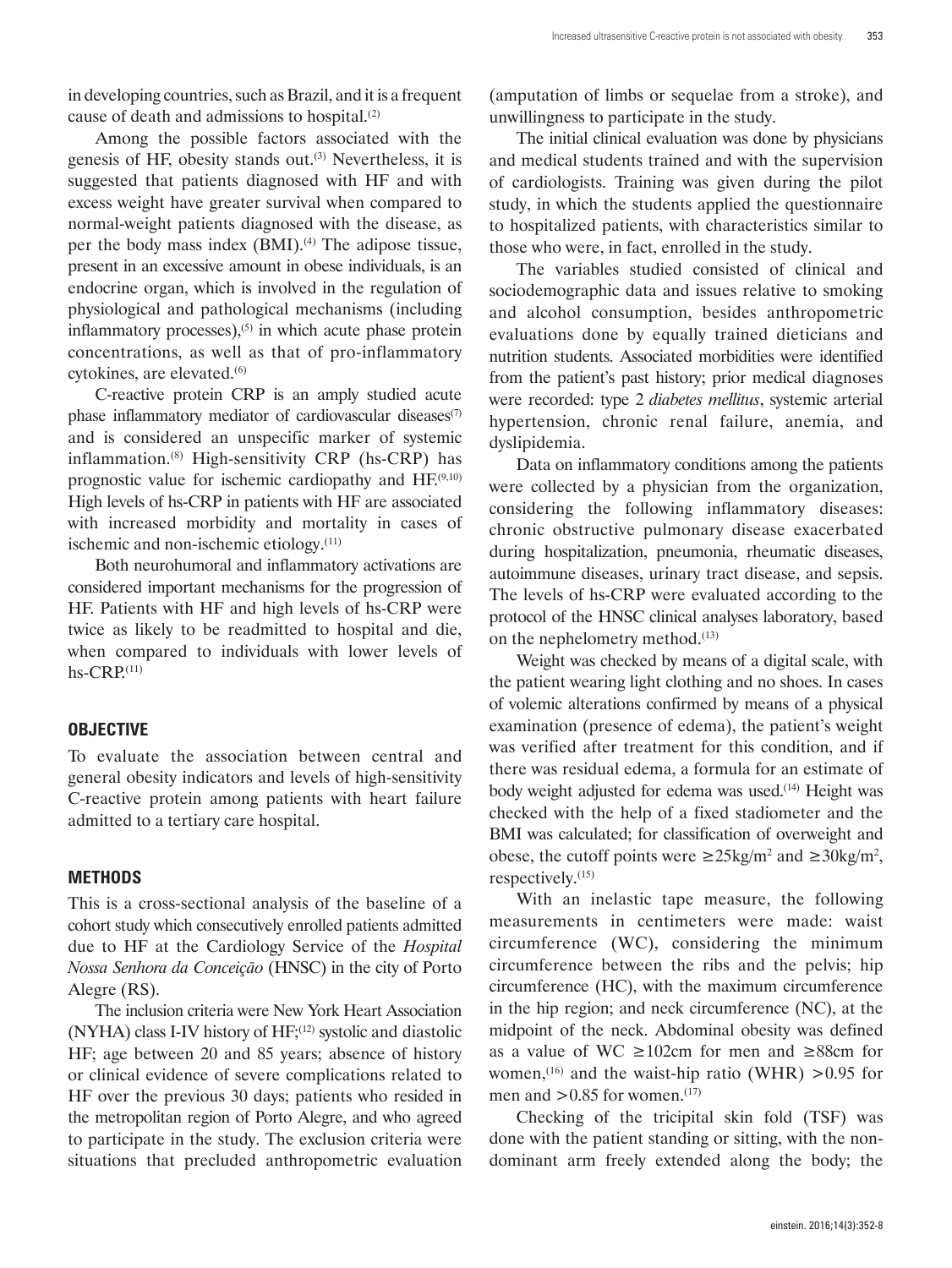measurement was checked at the midpoint between the acromial process of the scapula and the olecranon of the ulna. To measure the subscapular skin fold (SSF), the point below the inferior angle of the scapula was identified, with the shoulder and arm relaxed, parallel to the natural cleavage lines of the skin.(18) The skin folds were identified by means of an adipometer.

HF etiology was defined by the cardiologist and collected in the patient medical record (secondary data). The patients underwent transthoracic echocardiography with color Doppler, and measures of systolic function and calculation of the ejection fraction (EF) were made using Teichholz formula; $(19)$  individuals with segment alterations in left ventricle contractility had their EF determined by Simpson method. All patients did the stress test on a treadmill with a slope protocol. $(20)$ 

 The study was approved by the Research Ethics Committees of the HNSC, under protocol 10-118, of August 2010, and of the *Universidade Federal de Ciências da Saúde de Porto Alegre* (UFCSPA), under protocol 1,747, of June 2012. All individuals participating in the study signed the Informed Consent Form.

The sample size was calculated by means of the WinPepi program, version 11.15. Considering a prevalence of obesity of 30% among patients with HF (ratio of 2:1), a prevalence of elevated hs-CRP of 60% among obese (exposed), and of 30% among the non-obese, the size of the sample was estimated as at least 96 patients, for a 95% confidence level and 80% power.(21,22)

The statistical analysis was made using the Statistical Package for the Social Sciences (SPSS), version 22.0. Continuous variables were described by means and standard deviation when they showed a symmetric distribution, and by medians and interquartile interval in asymmetric distributions. To evaluate the difference in the continuous symmetric variables, Student's *t* test was used; for asymmetric variables, Mann-Whitney's test was employed; and for categorical variables, Fisher's exact test. To evaluate correlations, Pearson's correlation was used, and to adjust confounding variables, multiple linear regression was employed. In all analyses, a 5% level of significance was considered.

#### **RESULTS**

A total of 123 inpatients were evaluated predominantly presenting acute decompensation of HF, with a mean age of  $61.9 \pm 12.3$  years,  $60.2\%$  males, and  $84.3\%$  of them classified as NYHA functional classes III and IV. Table 1 presents the general characteristics of the sample.

|  |  | Table 1. General characteristic of the population |
|--|--|---------------------------------------------------|
|--|--|---------------------------------------------------|

|                         | <b>Total</b>       | <b>Male</b><br>$(n=74)$ | <b>Female</b><br>(n = 49) | p value           |
|-------------------------|--------------------|-------------------------|---------------------------|-------------------|
| Age (years)             | $61.97 \pm 12.29$  | $61.30 \pm 11.62$       | $62.98 \pm 13.29$         | 0.46"             |
| Self-referred ethnicity |                    |                         |                           |                   |
| White                   | 89 (72.4)          | 53 (71.6)               | 36(73.5)                  | 0.25 <sub>†</sub> |
| Mixed/mulatto           | 16(13)             | 7(9.5)                  | 9(18.4)                   |                   |
| Black                   | 13 (10.6)          | 10(13.5)                | 3(6.1)                    |                   |
| Other                   | 5(4)               | 4(2.96)                 | 1(2)                      |                   |
| Smoking                 |                    |                         |                           |                   |
| Smoker                  | 15(12.3)           | 11(15.1)                | 4(8.2)                    | 0.16 <sub>†</sub> |
| Former smoker           | 59 (48.4)          | 38(52.1)                | 21 (42.9)                 |                   |
| Never smoked            | 48 (39.3)          | 24 (32.9)               | 24 (49)                   |                   |
| NYHA functional class#  |                    |                         |                           |                   |
| I                       | 2(1.7)             | 1(1.4)                  | 1(2.1)                    | 0.23 <sub>†</sub> |
| Ш                       | 17(14)             | 7(9.6)                  | 10(20.8)                  |                   |
| $\mathbb{H}$            | 66 (54.5)          | 44 (60.3)               | 22(45.8)                  |                   |
| IV                      | 36(29.8)           | 21 (28.7)               | 15(31.3)                  |                   |
| EF (%)                  | $39.92 \pm 14.45$  | $36.45 \pm 13.44$       | 45.19±14.46               | $0.001^*$         |
| HF etiology             |                    |                         |                           |                   |
| SAH                     | 42 (34.1)          | 19 (25.7)               | 23 (46.9)                 | $0.10+$           |
| Cardiomyopathy          | 39 (31.7)          | 29 (39.2)               | 10(20.4)                  |                   |
| Ischemic disease        | 29 (23.6)          | 18 (24.3)               | 11(22.4)                  |                   |
| Other                   | 13(10.5)           | 8(10.8)                 | 5(10.2)                   |                   |
| Associated morbidities  |                    |                         |                           |                   |
| SAH                     | 97(79.5)           | 54 (73)                 | 43 (89.6)                 | $0.38+$           |
| Dyslipidemia            | 45 (36.9)          | 25 (33.8)               | 20 (41.7)                 | 0.44†             |
| DM <sub>2</sub>         | 42 (34.4)          | 23(31.1)                | 19 (39.6)                 | 0.43 <sub>†</sub> |
| CRF                     | 25(20.5)           | 14 (18.9)               | 11(22.9)                  | 0.64†             |
| Anemia                  | 21(17.2)           | 4(5.4)                  | 17 (35.4)                 | < 0.0011          |
| Blood pressure          |                    |                         |                           |                   |
| SBP (mm/Hg)             | $122.66 \pm 18.55$ | $120.89 \pm 18.64$      | $125.39 \pm 18.26$        | 0.20"             |
| DBP (mm/Hg)             | 75.38 ± 11.49      | 74.58±11.78             | 76.61±11.04               | $0.35^{\circ}$    |
| hs-CRP (mg/L)‡          | 8.87 (0.79-180)    | 11 (0.8-101)            | 7.80 (0.9-180)            | 0.23 <sup>s</sup> |

Categorical variables expressed in n (%) and continuous variables as mean ±standard deviation or median (interq interval). \* Student's t test; † Fisher's exact test; ‡ Evaluated in 119 individuals; § Mann-Whitney's test; # Evaluated in 121 individuals.

NYHA: New York Heart Association; EF: ejection fraction; HF: heart failure; SAH: systemic arterial hypertension; DM2: type 2 *diabetes mellitus*; CRF: chronic renal failure; SBP: systolic blood pressure; DBP: diastolic blood pressure; hs-CRP: high-sensitivity C-reactive protein.

As to associated morbidities, 79.5% of patients presented with a past history of systemic arterial hypertension, 36.9% of dyslipidemia, 32% of type 2 *diabetes mellitus*, 20.5% of chronic renal failure, and 17.2% of anemia. There was no significant difference between the morbidities according to sex, with exception of the prevalence of anemia, statistically higher among women (35.4% *versus* 5.4%; p<0.001). The mean EF was  $39.9 \pm 14.5\%$ , and women showed a higher EF compared to men: 45.2±14.5% and 36.5±13.4%, respectively ( $p=0.001$ ).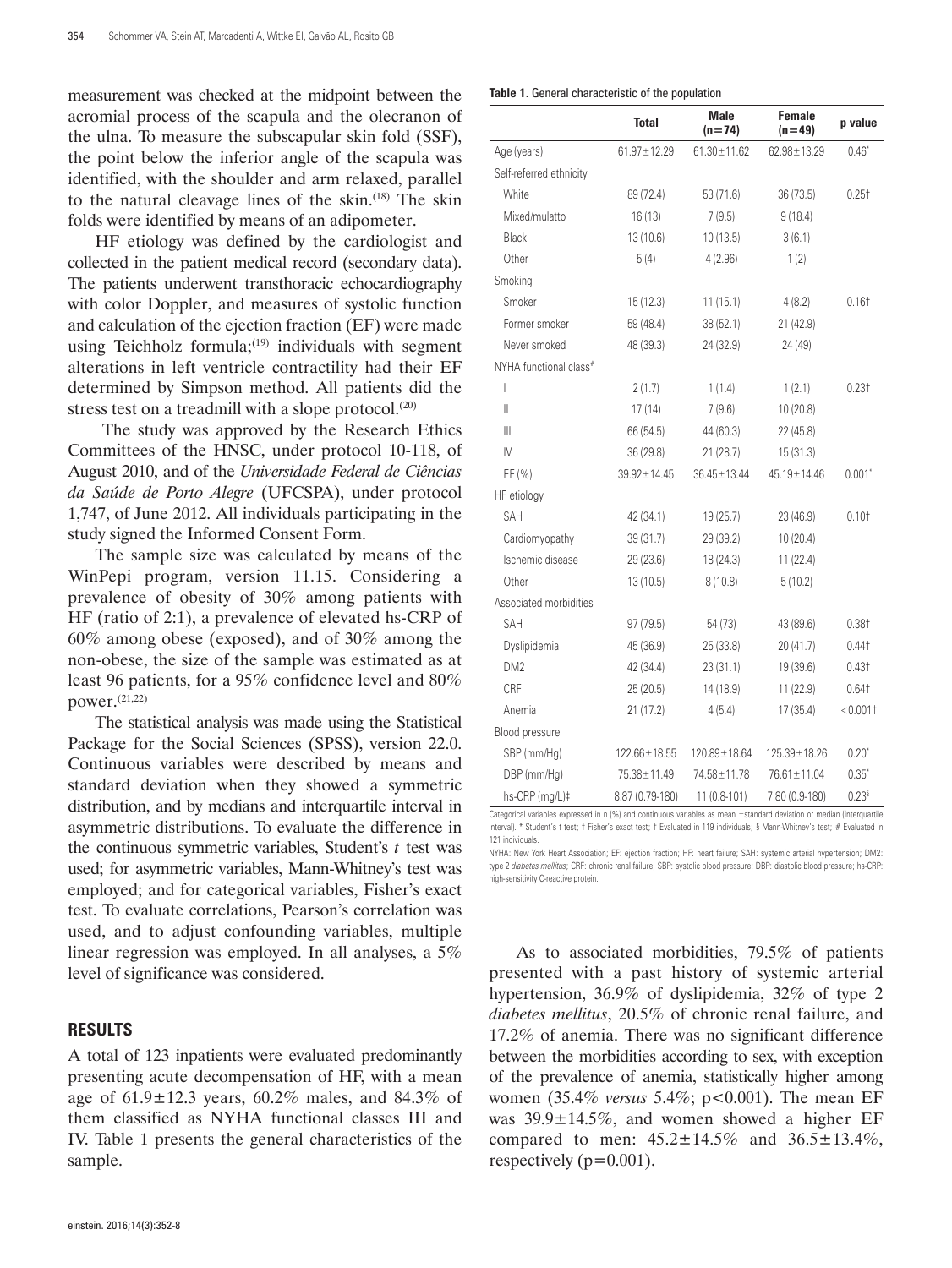Thirty-four individuals were identified (28.5%) with some type of infection concomitant with HF during hospitalization. Figure 1 shows the percentage of individuals identified in each clinical picture according to sex, and there was no significant difference between men and women.



**Figure 1**. Distribution of infectious conditions in the sample

The mean BMI was  $28.5 \pm 6.5 \text{kg/m}^2$ , with a prevalence of excess weight in the sample of 64.2%. Obesity was more frequent in women (46.9%), and overweight in men (39.2%). Table 2 displays the classifications of obesity and overweight according to different criteria of anthropometric evaluation per sex.

| Table 2. Classification of obesity, as per different criteria, according to sex |  |  |  |
|---------------------------------------------------------------------------------|--|--|--|
|---------------------------------------------------------------------------------|--|--|--|

|                                                                                    |              | <b>Overweight</b>       |                    | <b>Obesity</b> |                  |                    |  |  |
|------------------------------------------------------------------------------------|--------------|-------------------------|--------------------|----------------|------------------|--------------------|--|--|
|                                                                                    | <b>Total</b> | <b>Male</b><br>$(n=74)$ | Female<br>$(n=49)$ | <b>Total</b>   | Male<br>$(n=74)$ | Female<br>$(n=49)$ |  |  |
| BMI ( $kq/m^2$ )*                                                                  | 38 (30.9)    | 29 (39.2)               | 9(18.4)            | 41 (33.3)      | 18 (24.3)        | 23 (46.9)          |  |  |
| TSF (mm)t                                                                          | 6(4.9)       | 1(1.4)                  | 5(10.2)            | 74 (60.2)      | 58 (78.4)        | 16(32.7)           |  |  |
| WC (cm)                                                                            | ٠            |                         |                    | 66 (53.7)      | 26 (35.1)        | 40 (81.6)          |  |  |
| <b>WHR</b>                                                                         | ٠            | ٠                       |                    | 98 (79.7)      | 57 (77)          | 41 (83.7)          |  |  |
| *According to the World Health Organization, 2004; † according to Blackburn, 1979. |              |                         |                    |                |                  |                    |  |  |

BMI: body mass index; TSF: tricipital skinfold; WC: waist circumference; WHR: waist-hip ratio.

For hs-CRP analyses, data in reference to 119 patients were used due to baseline losses, because the patient was discharged from the hospital before the test was requested. The median hs-CRP in the sample was 8.87mg/L (3.34 a 20.01), and table 3 represents the distribution of the nutritional status identified by different criteria, as per the hs-CRP tertiles.

|  |  | Table 3. Tertiles of high-sensitivity C-reactive protein and distribution of the |  |  |  |
|--|--|----------------------------------------------------------------------------------|--|--|--|
|  |  | nutritional status as per anthropometric variables                               |  |  |  |

|                            | <b>Tertiles of hs-CRP</b> |                   |                    |  |  |  |  |
|----------------------------|---------------------------|-------------------|--------------------|--|--|--|--|
| $BMI$ (kg/m <sup>2</sup> ) | $1 \le 5.5$ (mg/L)        | $5.6 - 16$ (mg/L) | $\geq$ 16.1 (mg/L) |  |  |  |  |
| Malnutrition               | 0(0)                      | 1(1.19)           | 0(0)               |  |  |  |  |
| Normal weight              | 17 (20.23)                | 12 (14.28)        | 13 (15.47)         |  |  |  |  |
| Overweight                 | 12 (14.28)                | 12 (14.28)        | 12 (14.28)         |  |  |  |  |
| Obesity                    | 11 (13.09)                | 15 (17.85)        | 14 (16.66)         |  |  |  |  |
| TSF (mm)                   |                           |                   |                    |  |  |  |  |
| Malnutrition               | 15 (17.85)                | 11 (13.09)        | 7(8.33)            |  |  |  |  |
| Normal weight              | 1(1.19)                   | 2(2.39)           | 5(5.95)            |  |  |  |  |
| Overweight                 | 1(1.19)                   | 3(3.57)           | 2(2.38)            |  |  |  |  |
| Obesity                    | 23 (27.37)                | 24 (28.56)        | 25 (29.75)         |  |  |  |  |
| WC (cm)                    |                           |                   |                    |  |  |  |  |
| Normal weight              | 19 (22.61)                | 15(22.61)         | 19 (22.61)         |  |  |  |  |
| Obesity                    | 21 (24.99)                | 25 (29.75)        | 20 (23.80)         |  |  |  |  |
| <b>WHR</b>                 |                           |                   |                    |  |  |  |  |
| Normal weight              | 9(10.71)                  | 5(5.95)           | 9(10.71)           |  |  |  |  |
| Obesity                    | 31 (36.89)                | 35 (41.65)        | 30 (35.70)         |  |  |  |  |

Data expressed in n (%).

hs-CRP: high-sensitivity C-reactive protein; BMI: body mass index; TSF: tricipital skinfold; WC: waist circumference; WHR: waist-hip ratio.

No statistically significant correlations were noted between hs-CRP levels and weight  $(r=-0.031; p=0.74)$ , BMI (r=0.44; p=0.63), WC (r=-0.04; p=0.67), TSF  $(r=0.31; p=0.74)$ , and SSF  $(r=0.02; p=0.86)$ . However, a tendency was detected towards an inverse correlation between NC and hs-CRP ( $r = -0.167$ ;  $p = 0.069$ ).

Multiple linear regression analysis, adjusted for age, severity of disease (NYHA classification III and IV, low EF, HF with preserved EF), and presence of infection indicated an inverse association relative to hs-CRP and NC ( $\beta$ =-0.196; p=0.03) and PCS ( $\beta$ =-0.005; p=0.01). However, after stratification for sex, only the tendency towards association for NC was maintained both in men ( $\beta$ =-0.23; p=0.07) and in women ( $\beta$ =-0.27; p=0.08) (Table 4).

**Table 4**. Multiple linear regression among high-sensitivity C-reactive protein levels and different anthropometric variables

| p<br>p<br>p<br>B<br>B<br>B<br>value<br>value<br>0.986<br>0.211<br>Weight (kg)<br>$-0.096$<br>0.341<br>$-0.002$<br>$-0.231$<br>0.981<br>Body mass index (kg/m <sup>2</sup> )<br>0.691<br>0.003<br>$-0.100$<br>$-0.042$ | <b>Variable</b> | <b>Total</b> | <b>Male</b><br>$(n=74)$ | Female<br>$(n=49)$ |       |
|-----------------------------------------------------------------------------------------------------------------------------------------------------------------------------------------------------------------------|-----------------|--------------|-------------------------|--------------------|-------|
|                                                                                                                                                                                                                       |                 |              |                         |                    | value |
|                                                                                                                                                                                                                       |                 |              |                         |                    |       |
|                                                                                                                                                                                                                       |                 |              |                         |                    | 0.578 |
| 0.965<br>Waist circumference (cm)<br>$-0.054$<br>0.592<br>$-0.006$<br>$-0.113$                                                                                                                                        |                 |              |                         |                    | 0.527 |
| $-0.231$<br>0.073<br>$-0.274$<br>$-0.196$<br>0.036<br>Neck circumference (cm)                                                                                                                                         |                 |              |                         |                    | 0.082 |
| 0 758<br>$-0.020$<br>0.844<br>$-0.041$<br>$-0.58$<br>Tricipital skinfold (mm)                                                                                                                                         |                 |              |                         |                    | 0.774 |
| 0.017<br>0.117<br>$-0.156$<br>Subscapular skinfold (mm)<br>$-0.005$<br>0.011                                                                                                                                          |                 |              |                         |                    | 0.525 |
| 1.465<br>$-0.026$<br>0.836<br>$-0.109$<br>$-1.255$<br>Waist-hip ratio                                                                                                                                                 |                 |              |                         |                    | 0.486 |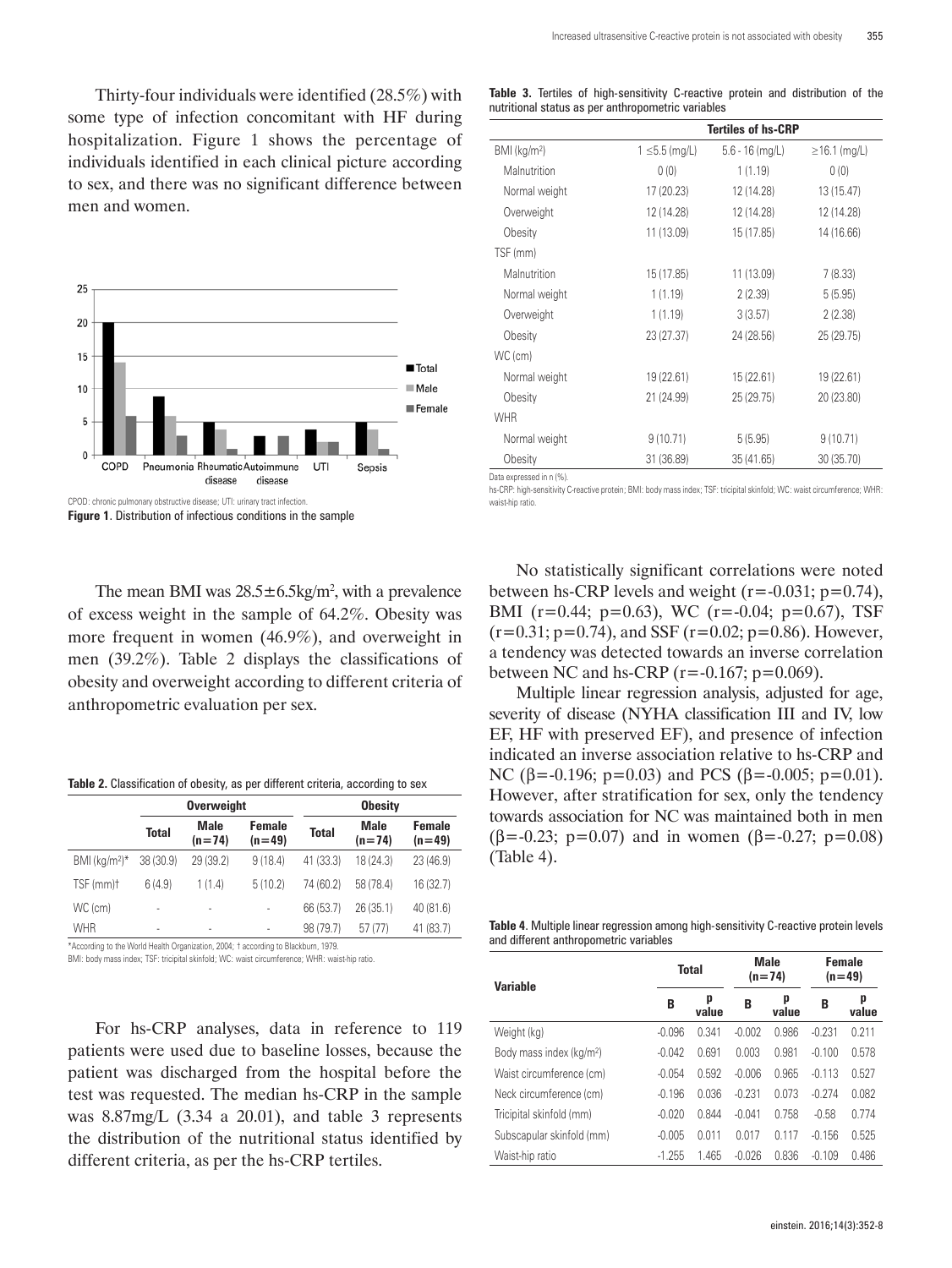## **DISCUSSION**

The evidence of a linear relation between obesity and hs-CRP found in healthy people does not seem to occur in HF patients. In our analysis, on the contrary, there was an inverse association between some anthropometric variables and hs-CRP levels.

Obesity is a condition of chronic inflammation, mediated by an increased production of cytokines and hs-CRP by adipocytes.<sup>(23)</sup> There is an association between hs-CRP and the anthropometric indicators in patients with no history of HF.<sup>(24-26)</sup> Sanip et al., in a study with 91 healthy postmenopausal women, found a correlation between hs-CRP and obesity, highlighting BMI (r=0.281; p=0.007), WC (r=0.340; p=0.001), and HC (r=0.257; p=0.014).<sup>(24)</sup>

In our study, it was possible to observe high levels of hs-CRP, a fact that likely can be explained by severity of disease, exacerbation of HF symptoms, or presence of comorbidities that led the patients to hospitalization. The high level of hs-CRP found corroborates the findings of Chen et al., in which patients evaluated during hospital admission presented with mean hs-CRP of  $53\pm57.7$ mg/L.<sup>(27)</sup> On the other hand, among Japanese assessed as outpatients (mean hs-CRP of 10.9±18mg/L as baseline), the individuals classified in the largest quartile of hs-CRP ( $>11$ mg/L) had the worst prognosis after three years.(28)

The sample distribution was homogeneous relative to sex; 60.2% of individuals were men, thus allowing extrapolation of results in a more significant manner for both sexes. These findings were different from those of most observational studies, which address the paradox of obesity, when the difference between sexes tends towards an absolute majority of men.<sup>(29,30)</sup>

Most of the sample was classified as severe, as per the NYHA functional classification, differing from the results of a cohort carried out in Porto Alegre, in which only 17% of patients were in functional classes III and IV.(4) This difference can be justified by the site of data collection, that is, the present study was performed during hospitalization, whereas the comparative cohort was carried out with outpatients, in whom likely patients of less gravity are seen.

The mean EF identified was similar to that found in other studies.(27,31) Galvao et al. identified differences between sexes as to EF similarly to our findings, in the study analysis from the Acute Decompensated Heart Failure National Registry (ADHERE),<sup>(32)</sup> considering that these differences can be justified by the better prognosis that women showed in HF progression compared to men.

In our study, we identified a prevalence of excess weight evaluated by means of a BMI of 64.2%, in which 30.9% were overweight and 33.3% were obese. Clark et al. described that, among individuals with HF, the prevalence of overweight varies between 31 and 40%, and from 32 to 49% for obesity.<sup>(29)</sup> These data corroborate those of other studies, displaying a similar prevalence of overweight and obesity.(33-36)

The mean NC identified was similar to that observed in another study conducted among individuals with HF and sleep apnea, $(37)$  and the mean TSF was superior to that observed in outpatients. $(4)$  As to the prevalence of overweight and obesity classified according to TSF, the present study identified 4.9% and 60.2%, respectively; Casas-Vara et al. found similar data relative to overweight, but great discrepancy in the prevalence of obesity  $(14.2\%$  according to this classification criterion).<sup>(33)</sup> As to SSF, we identified means similar to those of other authors.(38)

There are few studies evaluating the association of anthropometric measurements and the inflammatory profile of HF patients. In patients hospitalized for HF and evaluated in our study, the excess weight did not lead to increased hs-CRP. It is possible that the increase in weight be a benefit to these individuals, due to greater energy reserve, contrary to cardiac cachexia.<sup>(39)</sup> Another hypothesis is that HF causes ischemia and intestinal edema, allowing bacterial translocation and favoring the formation of endotoxins, contributing to an inflammatory state in individuals with HF, regardless of the degree of excess weight, favoring the loss of muscle mass, but not necessarily of fat mass.(40)

Some limitations must be considered: the study design (cross-sectional), which does not allow a definition of causality; and the sample size hindered the subgroup analysis. Another point to be highlighted refers to severity of patients enrolled for the sample: one cannot discard the fact that there is an association between hs-CRP and obesity in individuals with milder degrees of HF, making it difficult to generalize our results for patients with HF and less severe conditions. We also point out that, in the mathematical formula for estimating body weight adjusted for edema, despite being amply used in clinical practice, a relatively subjective approach is used. Additionally, the techniques used to identify skinfolds by means of adipometer do not have the same accuracy of the imaging methods to identify the body composition; and in cases of residual edema that is still present, these folds might have been overestimated.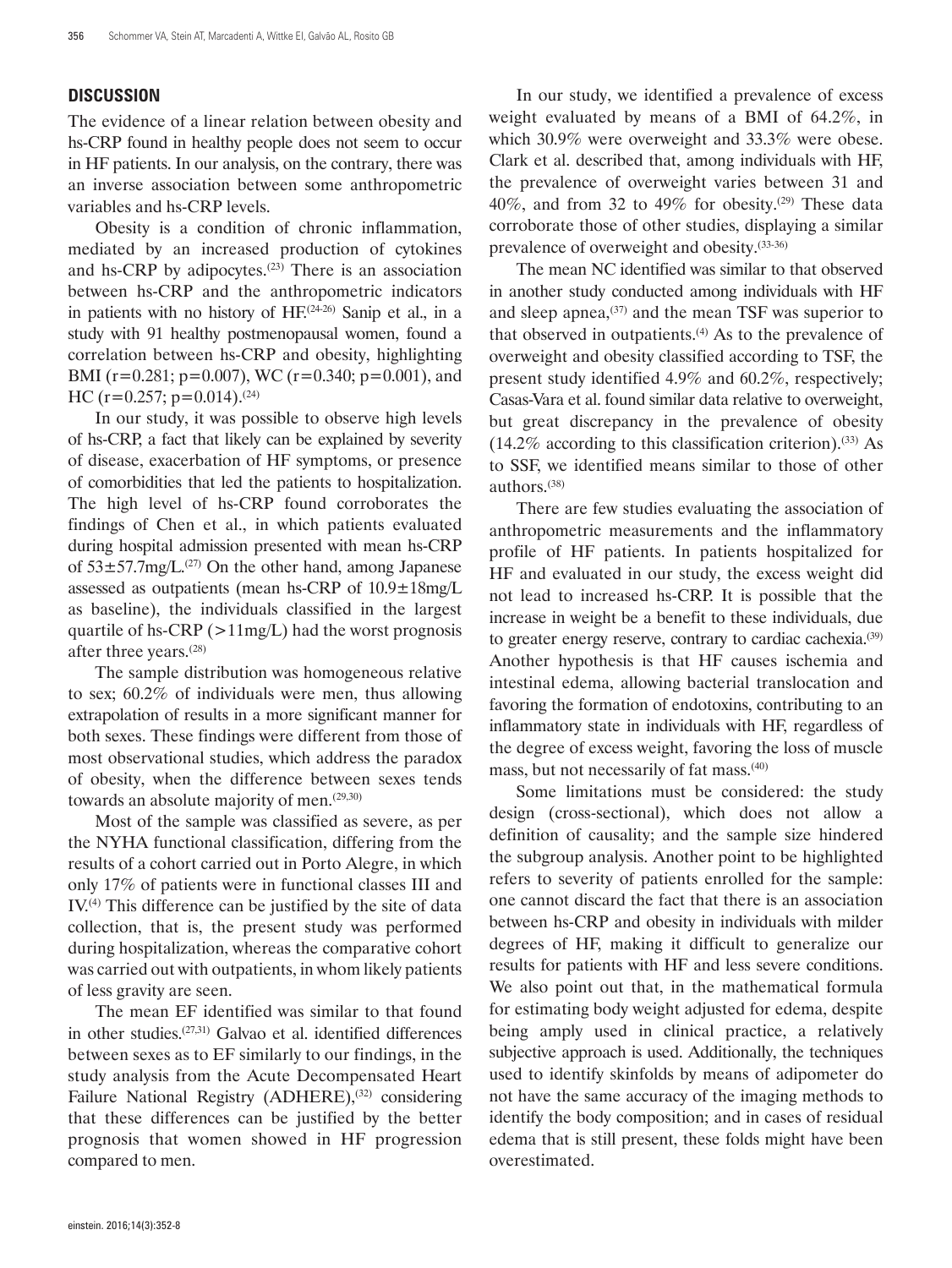## **CONCLUSION**

In patients hospitalized due to heart failure, there is a significant increase in high-sensitivity C-reactive protein, but no association was found with obesity. Although obesity contributes towards high concentrations of high-sensitivity C-reactive protein in individuals with normal heart function, the exacerbated inflammatory state observed in severe cardiac failure seems to be a factor that influences these concentrations more significantly. Other studies that evaluate the prognostic impact of high-sensitivity C-reactive protein according to the nutritional status should be conducted to better utilize inflammatory markers in heart failure patients.

## **ACKNOWLEDGEMENTS**

The authors thank all members of the Cardiology Department team at *Hospital Nossa Senhora da Conceição*.

### **REFERENCES**

- 1. Bocchi EA, Arias A, Verdejo H, Diez M, Gómez E, Castro P; Interamerican Society of Cardiology. The reality of heart failure in Latin America. J Am Coll Cardiol. 2013;62(11):949-58. Review.
- 2. Braunwald E. Heart failure. JACC Heart Fail. 2013;1(1):1-20. Review.
- 3. Kenchaiah S, Evans JC, Levy D, Wilson PW, Benjamin EJ, Larson MG, et al. Obesity and risk of heart failure. N Engl J Med. 2002;347(5):305-13.
- 4. Zuchinali P, Souza GC, Alves FD, d'Almeida KS, Goldraich LA, Clausell NO, et al. Triceps skinfold as a prognostic predictor in outpatient heart failure. Arq Bras Cardiol. 2013;101(5):434-41.
- 5. Unek IT, Bayraktar F, Solmaz D, Ellidokuz H, Sisman AR, Yuksel F, et al. The levels of soluble CD40 ligand and C-reactive protein in normal weight, overweight and obese people. Clin Med Res. 2010;8(2):89-95.
- 6. Piché ME, Lemieux S, Weisnagel SJ, Corneau L, Nadeau A, Bergeron J. Relation of high-sensitivity C-reactive protein, interleukin-6, tumor necrosis factor-alpha, and fibrinogen to abdominal adipose tissue, blood pressure, and cholesterol and triglyceride levels in healthy postmenopausal women. Am J Cardiol. 2005;96(1):92-7.
- 7. Hamer M, Chida Y, Stamatakis E. Association of very highly elevated C-reactive protein concentration with cardiovascular events and all-cause mortality. Clin Chem. 2010;56(1):132-5.
- Tillett WS, Francis T. Serological reactions in pneumonia wiyh a non-protein somatic fraction of pneumococcus. J Exp Med. 1930;52(4):561-71.
- 9. Morrow DA, Rifai N, Antman EM, Weiner DL, McCabe CH, Cannon CP, et al. C-Reactive protein is a potent predictor of mortality independently of and in combination with troponin T in acute coronary syndromes: a TIMI 11A substudy. Thrombolysis in Myocardial Infarction. J Am Coll Cardiol. 1998;31(7):1460-5.
- 10. Windram JD, Loh PH, Rigby AS, Hanning I, Clark AL, Cleland JG. Relationship of high-sensitivity C-reactive protein to prognosis and other prognostic markers in outpatients with heart failure. Am Heart J. 2007;153(6):1048-55.
- 11. Araújo JP, Lourenço P, Azevedo A, Friões F, Rocha-Gonçalves F, Ferreira A, et al. Prognostic value of high-sensitivity C-reactive protein in heart failure: a systematic review. J Card Fail. 2009;15(3):256-66. Review.
- 12. American Heart Association. New York Heart Association (NYHA). Classes of Heart Failure [Internet]. Dallas: 2015 [cited 2016 July 14]. Available from: http://www.heart.org/HEARTORG/Conditions/HeartFailure/AboutHeartFailure/ Classes-of-Heart-Failure\_UCM\_306328\_Article.jsp
- 13. López-Campos JL, Arellano E, Calero C, Delgado A, Márquez E, Cejudo P, et al. Determination of inflammatory biomarkers in patients with COPD: a comparison of different assays. BMC Med Res Methodol. 2012;12:40.
- 14. Chumlea WC, Guo S, Roche AF, Steinbaugh ML. Prediction of body weight for the nonambulatory elderly from anthropometry. J Am Diet Assoc. 1988; 88(5):564-8.
- 15. World Health Organization (WHO). Global Database on Body Mass Index. BMI Classification [Internet]. Geneva: WHO; 2004 [cited 2016 July 14]. Available from: http://apps.who.int/bmi/index.jsp?introPage=intro\_3.html
- 16. Sociedade Brasileira de Hipertensão; Sociedade Brasileira de Cardiologia; Sociedade Brasileira de Endocrinologia e Metabologia; Sociedade Brasileira de Diabetes; Associação Brasileira para Estudos da Obesidade. I Diretriz Brasileira de Diagnóstico e Tratamento da Síndrome Metabólica. Arq Bras Cardiol. 2005;84:3-28.
- 17. Sociedade Brasileira de Cardiologia; Sociedade Brasileira de Hipertensão; Sociedade Brasileira de Nefrologia. V Diretrizes Brasileiras de Hipertensão Arterial. Rev Bras Hipertens. 2006;13(4):256-312.
- 18. Waitzberg DL, Ferrini M. Exame físico e antropometria. Nutrição oral, enteral e parenteral na prática clínica. 4a ed. São Paulo: Atheneu; 2000.
- 19. Lang RM, Bierig M, Devereux RB, Flachskampf FA, Foster E, Pellikka PA, Picard MH, Roman MJ, Seward J, Shanewise JS, Solomon SD, Spencer KT, Sutton MS, Stewart WJ; Chamber Quantification Writing Group; American Society of Echocardiography's Guidelines and Standards Committee; European Association of Echocardiography. Recommendations for chamber quantification: a report from the American Society of Echocardiography's Guidelines and Standards Committee and the Chamber Quantification Writing Group, developed in conjunction with the European Association of Echocardiography, a branch of the European Society of Cardiology. J Am Soc Echocardiogr. 2005;18(12):1440-63.
- 20. Sociedade Brasileira de Cardiologia. III Diretrizes da Sociedade Brasileira de Cardiologia Sobre Teste Ergométrico. Arq Bras Cardiol. 2010;95(5 supl.1):1-26.
- 21. Pinheiro AS, Nakasato M, Isosaki M, Bocchi EA. Obesidade: fator protetor nos pacientes com insuficiência cardíaca? Rev Bras Nutr Clin. 2007;22(1):20-7.
- 22. Oreopoulos A, Ezekowitz JA, McAlister FA, Kalantar-Zadeh K, Fonarow GC, Norris CM, et al. Association between direct measures of body composition and prognostic factors in chronic heart failure. Mayo Clin Proc. 2010; 85(7):609-17.
- 23. Balistreri CR, Caruso C, Candore G. The role of adipose tissue and adipokines in obesity-related inflammatory diseases. Mediators Inflamm. 2010;2010: 802078. Review.
- 24. Sanip Z, Ariffin FD, Al-Tahami BA, Sulaiman WA, Rasool AH. Obesity indices and metabolic markers are related to hs-CRP and adiponectin levels in overweight and obese females. Obes Res Clin Pract. 2013;7(4):e315-20.
- 25. Marques-Vidal P, Bochud M, Bastardot F, Lüscher T, Ferrero F, Gaspoz JM, et al. Association between inflammatory and obesity markers in a Swiss population-based sample (CoLaus Study). Obes Facts. 2012;5(5):734-44.
- 26. Oliveira A, Lopes C, Severo M, Rodríguez-Artalejo F, Barros H. Body fat distribution and C-reactive protein--a principal component analysis. Nutr Metab Cardiovasc Dis. 2011;21(5):347-54.
- 27. Chen CW, Lee YH, Chen HM, Lin YL. High-sensitivity C-reactive protein and other factors as outcome predictors in acute decompensated heart failure. Tzu Chi Med J. 2009;21(4):296-301.
- 28. Windram JD, Loh PH, Rigby AS, Hanning I, Clark AL, Cleland JG. Relationship of high-sensitivity C-reactive protein to prognosis and other prognostic markers in outpatients with heart failure. Am Heart J. 2007;153(6):1048-55.
- 29. Clark AL, Fonarow GC, Horwich TB. Obesity and the obesity paradox in heart failure. Prog Cardiovasc Dis. 2014;56(4):409-14. Review.
- 30. Melenovsky V, Kotrc M, Borlaug BA, Marek T, Kovar J, Malek I, et al. Relationships between right ventricular function, body composition, and prognosis in advanced heart failure. J Am Coll Cardiol. 2013;62(18):1660-70.
- 31. Curtis JP, Selter JG, Wang Y, Rathore SS, Jovin IS, Jadbabaie F, et al. The obesity paradox: body mass index and outcomes in patients with heart failure. Arch Intern Med. 2005;165(1):55-61. Erratum in: Arch Intern Med. 2008;168(6):567.